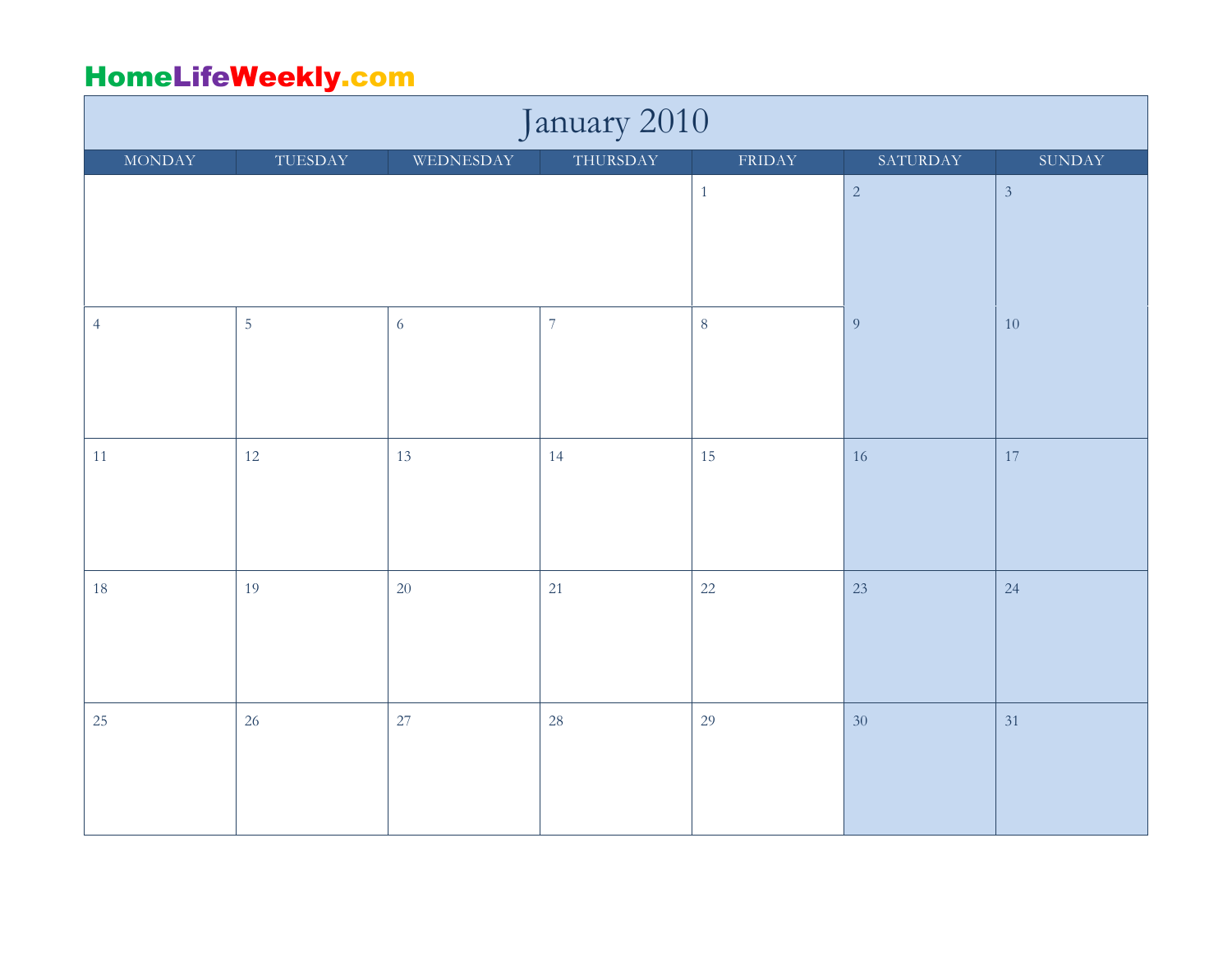| February 2010 |                |                |                |                                |            |               |  |  |
|---------------|----------------|----------------|----------------|--------------------------------|------------|---------------|--|--|
| <b>MONDAY</b> | TUESDAY        | WEDNESDAY      | THURSDAY       | $\ensuremath{\mathsf{FRIDAY}}$ | SATURDAY   | <b>SUNDAY</b> |  |  |
| $\mathbf{1}$  | $\overline{2}$ | $\mathfrak{Z}$ | $\overline{4}$ | $\overline{5}$                 | $\sqrt{6}$ | $\sqrt{ }$    |  |  |
|               |                |                |                |                                |            |               |  |  |
| $\,8\,$       | $\overline{9}$ | $10\,$         | 11             | 12                             | 13         | 14            |  |  |
| 15            | 16             | 17             | 18             | 19                             | 20         | 21            |  |  |
|               |                |                |                |                                |            |               |  |  |
| $22\,$        | 23             | 24             | 25             | 26                             | $27\,$     | 28            |  |  |
|               |                |                |                |                                |            |               |  |  |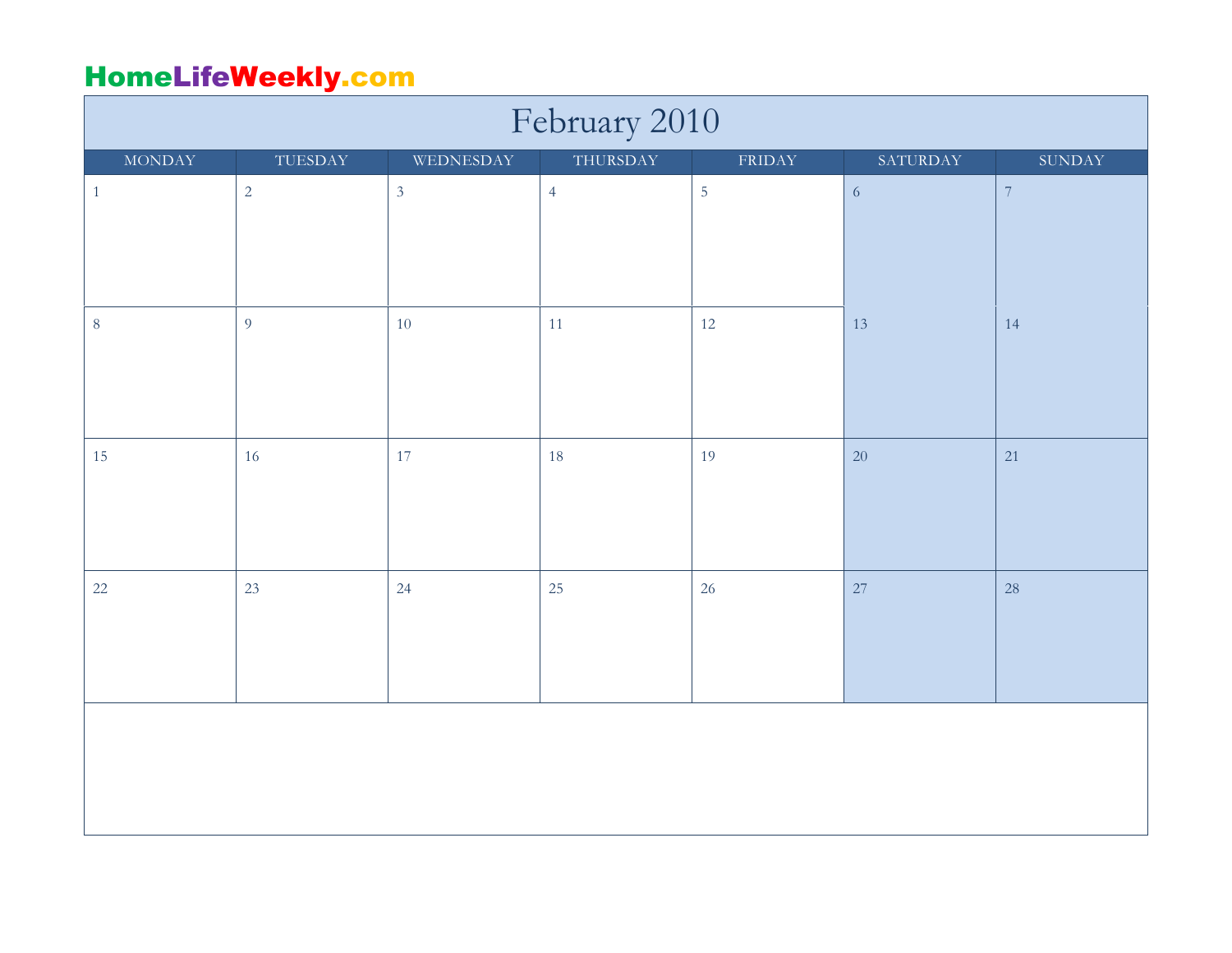| March 2010    |                |                |                |                |            |                |  |  |
|---------------|----------------|----------------|----------------|----------------|------------|----------------|--|--|
| <b>MONDAY</b> | TUESDAY        | WEDNESDAY      | THURSDAY       | <b>FRIDAY</b>  | SATURDAY   | <b>SUNDAY</b>  |  |  |
| $\mathbf{1}$  | $\overline{2}$ | $\mathfrak{Z}$ | $\overline{4}$ | $\overline{5}$ | $\sqrt{6}$ | $\overline{7}$ |  |  |
|               |                |                |                |                |            |                |  |  |
| $\,8\,$       | $\overline{9}$ | 10             | 11             | 12             | 13         | 14             |  |  |
| 15            | 16             | 17             | 18             | 19             | 20         | 21             |  |  |
| $22\,$        | 23             | 24             | 25             | 26             | 27         | 28             |  |  |
| 29            | 30             | 31             |                |                |            |                |  |  |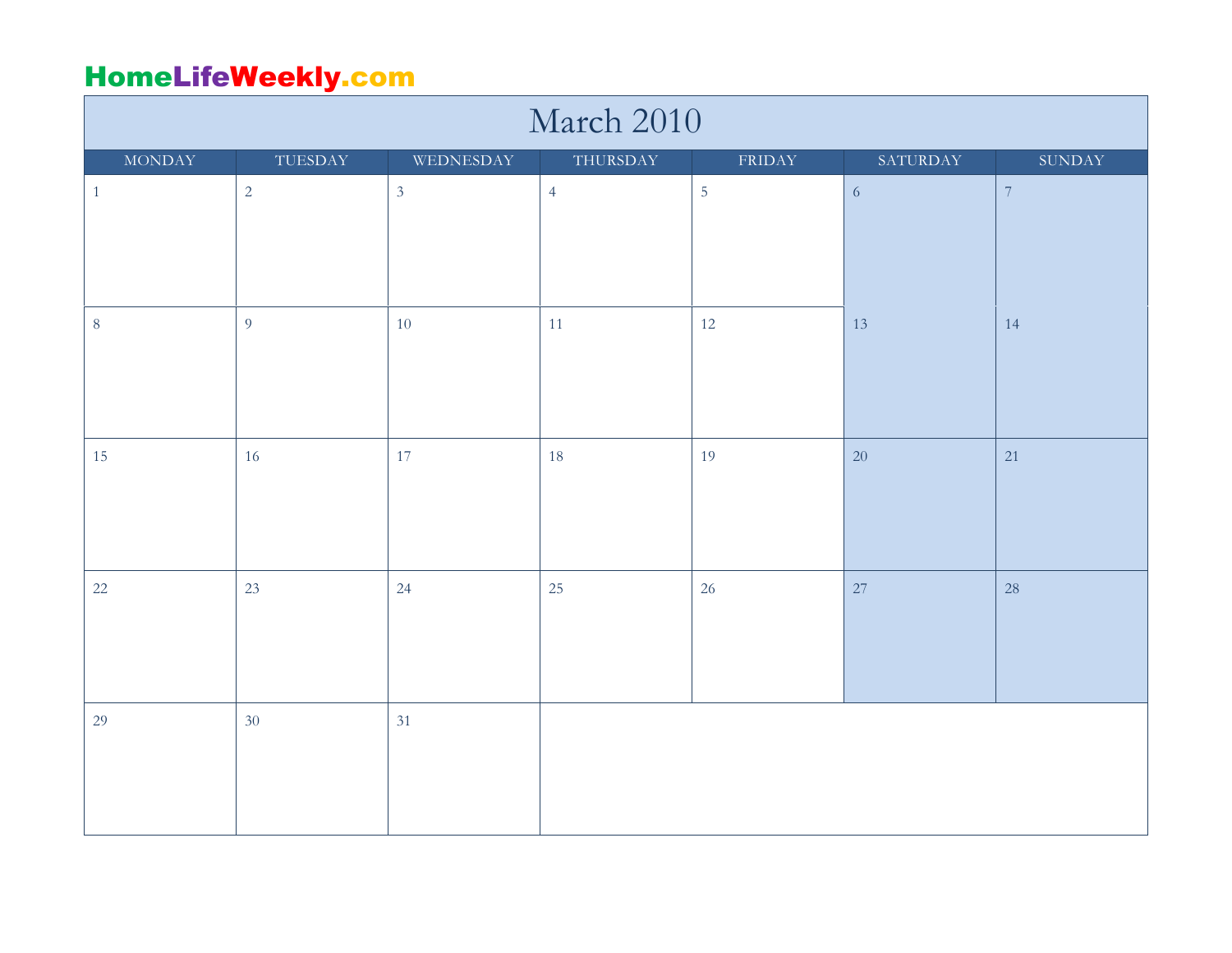| April 2010     |            |                          |          |                                |                |                         |  |  |
|----------------|------------|--------------------------|----------|--------------------------------|----------------|-------------------------|--|--|
| <b>MONDAY</b>  | TUESDAY    | WEDNESDAY                | THURSDAY | $\ensuremath{\mathsf{FRIDAY}}$ | SATURDAY       | $\operatorname{SUNDAY}$ |  |  |
|                |            |                          | $\,1\,$  | $\sqrt{2}$                     | $\overline{3}$ | $\overline{4}$          |  |  |
| $\overline{5}$ | $\sqrt{6}$ | $\overline{\mathcal{I}}$ | $\,8\,$  | $\overline{9}$                 | $10\,$         | 11                      |  |  |
| 12             | 13         | 14                       | 15       | 16                             | 17             | 18                      |  |  |
| 19             | 20         | 21                       | 22       | 23                             | 24             | 25                      |  |  |
| 26             | 27         | 28                       | 29       | 30                             |                |                         |  |  |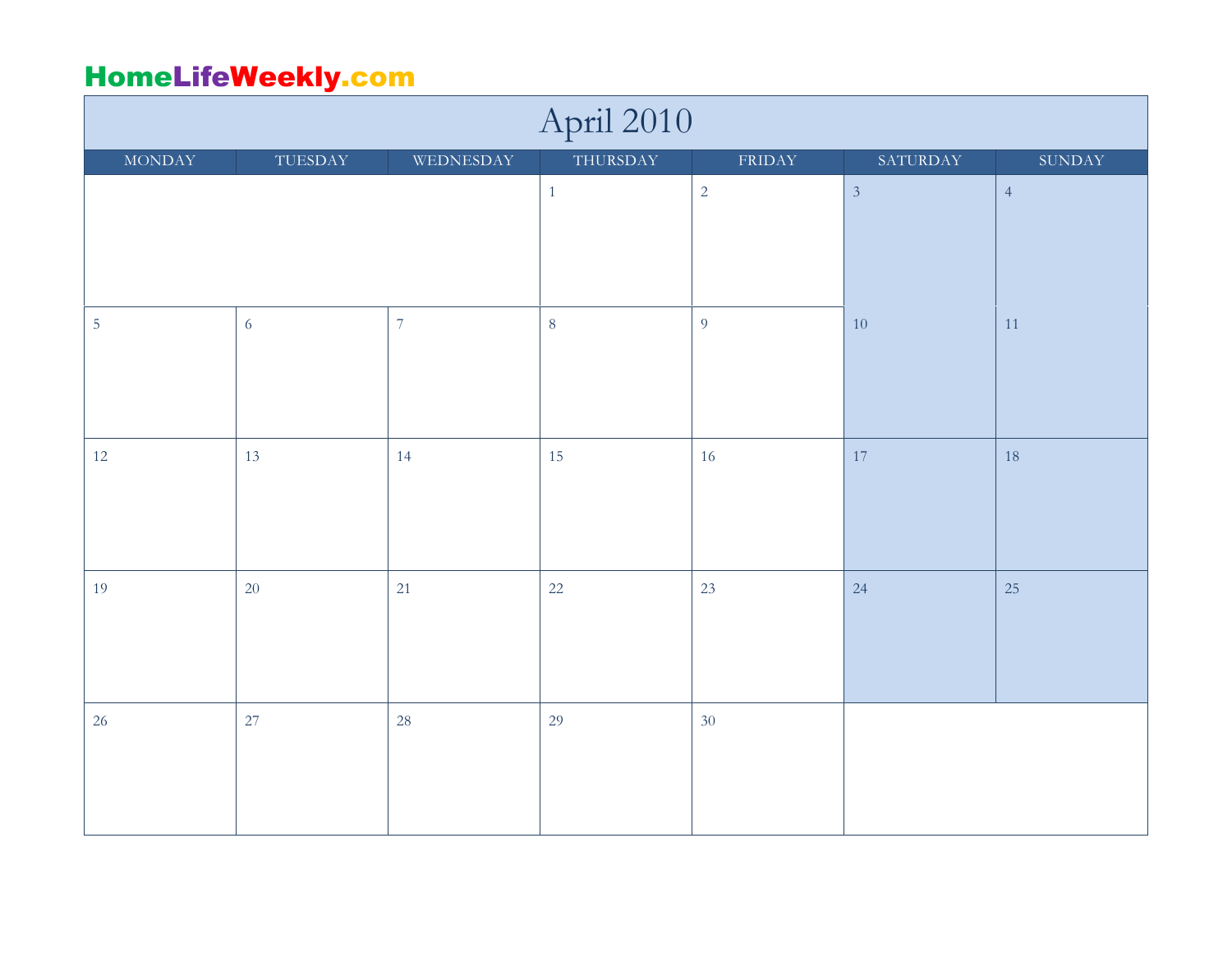| May 2010       |                |            |                 |                |          |                         |  |  |
|----------------|----------------|------------|-----------------|----------------|----------|-------------------------|--|--|
| <b>MONDAY</b>  | TUESDAY        | WEDNESDAY  | <b>THURSDAY</b> | FRIDAY         | SATURDAY | $\operatorname{SUNDAY}$ |  |  |
|                |                | $\,1\,$    | $\overline{c}$  |                |          |                         |  |  |
| $\mathfrak{Z}$ | $\overline{4}$ | $\sqrt{5}$ | $\overline{6}$  | $\overline{7}$ | $\,8\,$  | $\overline{9}$          |  |  |
| $10\,$         | 11             | 12         | 13              | 14             | 15       | 16                      |  |  |
| 17             | 18             | 19         | 20              | 21             | 22       | 23                      |  |  |
| 24             | 25             | 26         | 27              | 28             | 29       | 30                      |  |  |
| 31             |                |            |                 |                |          |                         |  |  |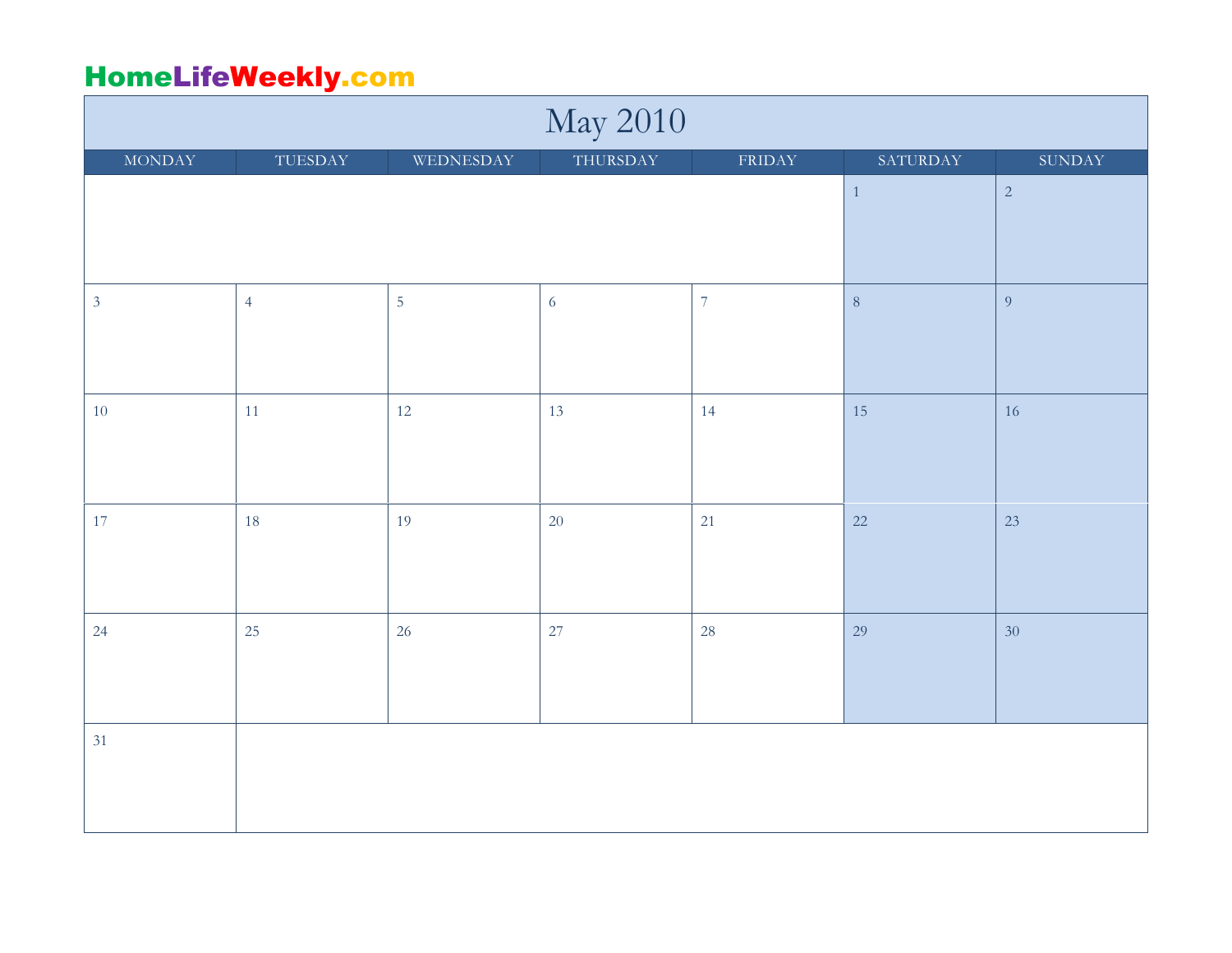| June 2010      |         |                |                |                                |                |                         |  |  |
|----------------|---------|----------------|----------------|--------------------------------|----------------|-------------------------|--|--|
| <b>MONDAY</b>  | TUESDAY | WEDNESDAY      | THURSDAY       | $\ensuremath{\mathsf{FRIDAY}}$ | SATURDAY       | $\operatorname{SUNDAY}$ |  |  |
|                | $1\,$   | $\overline{2}$ | $\overline{3}$ | $\overline{4}$                 | $\overline{5}$ | $\overline{6}$          |  |  |
|                |         |                |                |                                |                |                         |  |  |
|                |         |                |                |                                |                |                         |  |  |
| $\overline{7}$ | $\,8\,$ | $\overline{9}$ | 10             | 11                             | 12             | 13                      |  |  |
|                |         |                |                |                                |                |                         |  |  |
|                |         |                |                |                                |                |                         |  |  |
| 14             | 15      | 16             | 17             | 18                             | 19             | 20                      |  |  |
|                |         |                |                |                                |                |                         |  |  |
|                |         |                |                |                                |                |                         |  |  |
| 21             | 22      | 23             | 24             | 25                             | 26             | 27                      |  |  |
|                |         |                |                |                                |                |                         |  |  |
|                |         |                |                |                                |                |                         |  |  |
| 28             | 29      | 30             |                |                                |                |                         |  |  |
|                |         |                |                |                                |                |                         |  |  |
|                |         |                |                |                                |                |                         |  |  |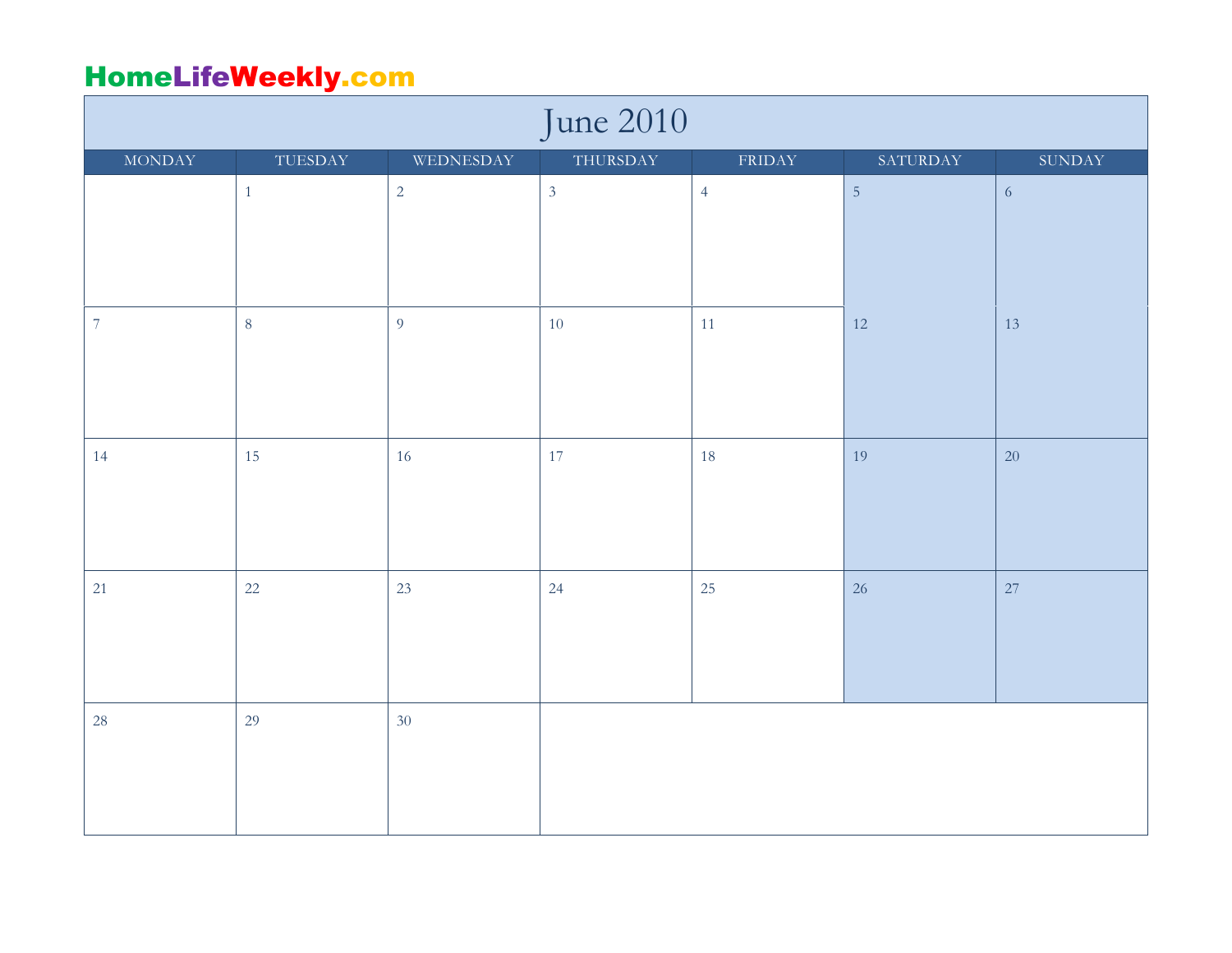| <b>July 2010</b> |            |                |              |                |                |                |  |  |
|------------------|------------|----------------|--------------|----------------|----------------|----------------|--|--|
| <b>MONDAY</b>    | TUESDAY    | WEDNESDAY      | THURSDAY     | FRIDAY         | SATURDAY       | SUNDAY         |  |  |
|                  |            |                | $\mathbf{1}$ | $\sqrt{2}$     | $\overline{3}$ | $\overline{4}$ |  |  |
|                  |            |                |              |                |                |                |  |  |
|                  |            |                |              |                |                |                |  |  |
|                  |            |                |              |                |                |                |  |  |
| $\overline{5}$   | $\sqrt{6}$ | $\overline{7}$ | $\,8\,$      | $\overline{9}$ | $10\,$         | $11\,$         |  |  |
|                  |            |                |              |                |                |                |  |  |
|                  |            |                |              |                |                |                |  |  |
|                  |            |                |              |                |                |                |  |  |
| 12               | 13         | 14             | 15           | 16             | 17             | 18             |  |  |
|                  |            |                |              |                |                |                |  |  |
|                  |            |                |              |                |                |                |  |  |
|                  |            |                |              |                |                |                |  |  |
| 19               | 20         | 21             | $22\,$       | 23             | 24             | 25             |  |  |
|                  |            |                |              |                |                |                |  |  |
|                  |            |                |              |                |                |                |  |  |
|                  |            |                |              |                |                |                |  |  |
| 26               | 27         | 28             | 29           | 30             | 31             |                |  |  |
|                  |            |                |              |                |                |                |  |  |
|                  |            |                |              |                |                |                |  |  |
|                  |            |                |              |                |                |                |  |  |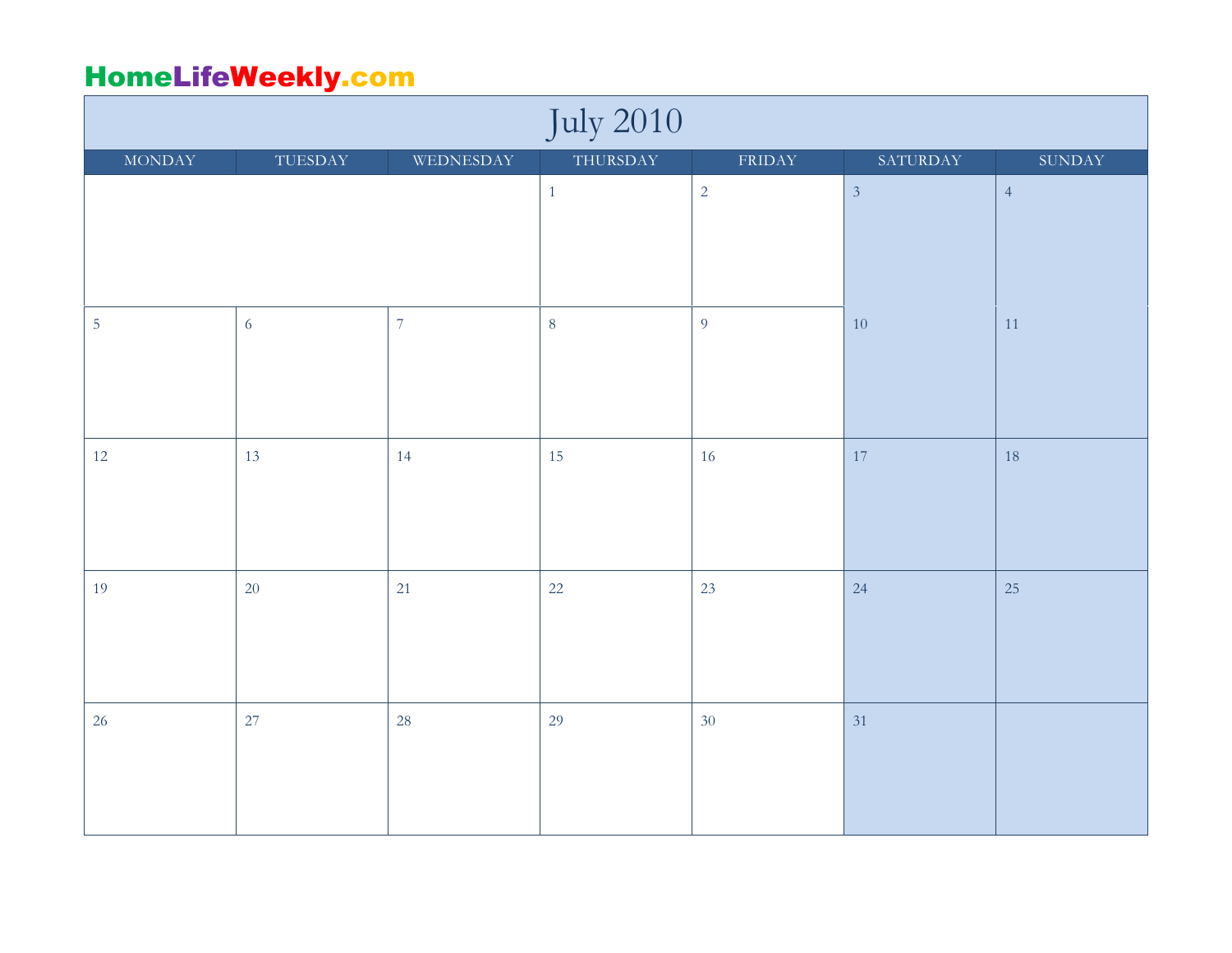| August 2010    |                |                |                |                                |                          |                         |  |  |
|----------------|----------------|----------------|----------------|--------------------------------|--------------------------|-------------------------|--|--|
| <b>MONDAY</b>  | TUESDAY        | WEDNESDAY      | THURSDAY       | $\ensuremath{\mathsf{FRIDAY}}$ | SATURDAY                 | $\operatorname{SUNDAY}$ |  |  |
|                |                |                |                |                                |                          | $\,1\,$                 |  |  |
|                |                |                |                |                                |                          |                         |  |  |
|                |                |                |                |                                |                          |                         |  |  |
| $\overline{2}$ | $\mathfrak{Z}$ | $\overline{4}$ | $\overline{5}$ | $\sqrt{6}$                     | $\overline{\mathcal{I}}$ | $\, 8$                  |  |  |
|                |                |                |                |                                |                          |                         |  |  |
|                |                |                |                |                                |                          |                         |  |  |
| $\overline{9}$ | 10             | 11             | 12             | 13                             | 14                       | 15                      |  |  |
|                |                |                |                |                                |                          |                         |  |  |
|                |                |                |                |                                |                          |                         |  |  |
| 16             | 17             | 18             | 19             | $20\,$                         | 21                       | 22                      |  |  |
|                |                |                |                |                                |                          |                         |  |  |
|                |                |                |                |                                |                          |                         |  |  |
| 23             | 24             | 25             | 26             | 27                             | 28                       | 29                      |  |  |
|                |                |                |                |                                |                          |                         |  |  |
|                |                |                |                |                                |                          |                         |  |  |
| 30             | 31             |                |                |                                |                          |                         |  |  |
|                |                |                |                |                                |                          |                         |  |  |
|                |                |                |                |                                |                          |                         |  |  |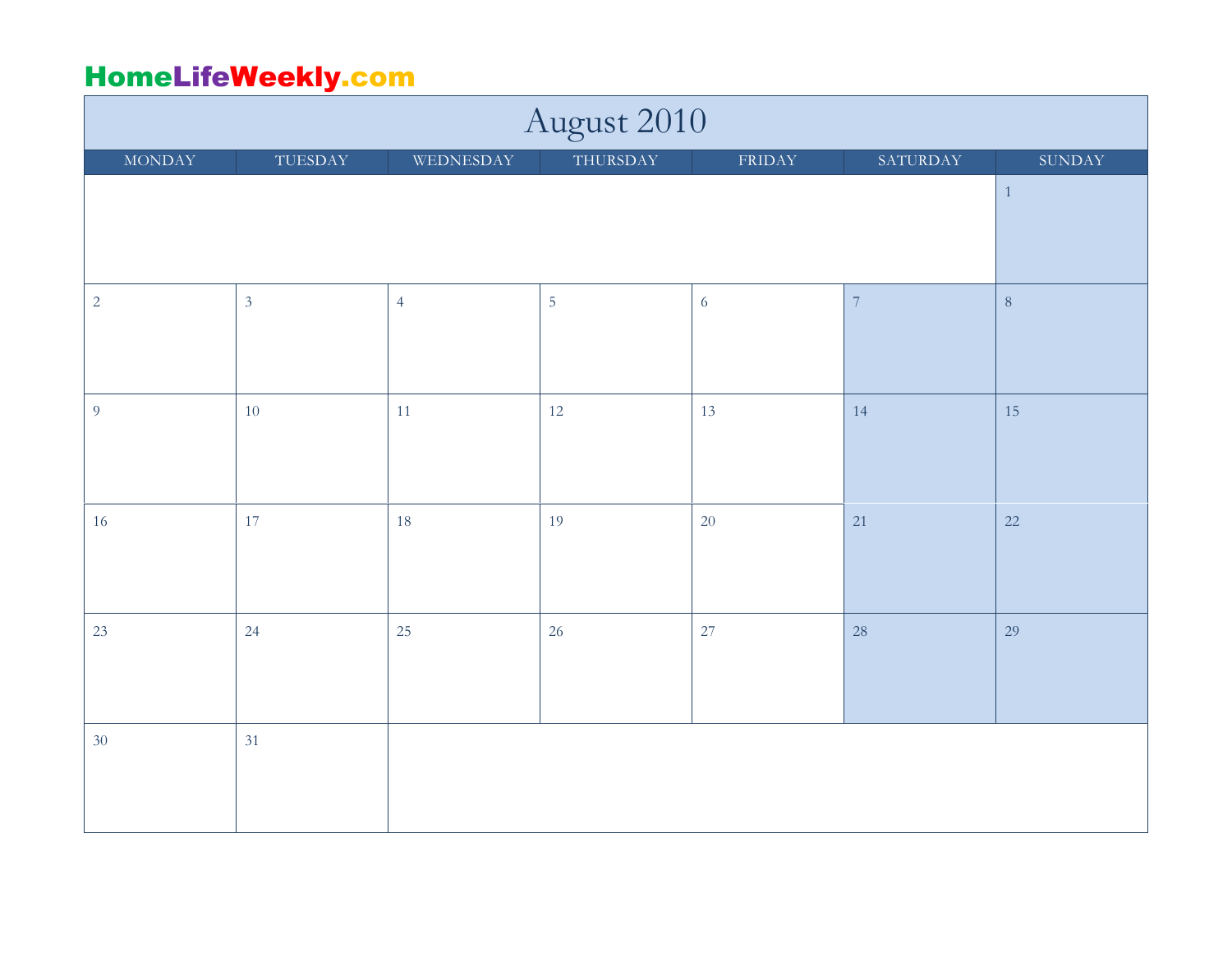| September 2010 |            |           |                |                                |                |                |  |  |  |
|----------------|------------|-----------|----------------|--------------------------------|----------------|----------------|--|--|--|
| <b>MONDAY</b>  | TUESDAY    | WEDNESDAY | THURSDAY       | $\ensuremath{\mathsf{FRIDAY}}$ | SATURDAY       | SUNDAY         |  |  |  |
|                |            | $1\,$     | $\sqrt{2}$     | $\overline{3}$                 | $\overline{4}$ | $\overline{5}$ |  |  |  |
|                |            |           |                |                                |                |                |  |  |  |
| $\sqrt{6}$     | $\sqrt{7}$ | $\, 8$    | $\overline{9}$ | 10                             | 11             | 12             |  |  |  |
| 13             | 14         | 15        | 16             | 17                             | 18             | 19             |  |  |  |
| $20\,$         | 21         | $22\,$    | 23             | 24                             | 25             | 26             |  |  |  |
| 27             | 28         | 29        | 30             |                                |                |                |  |  |  |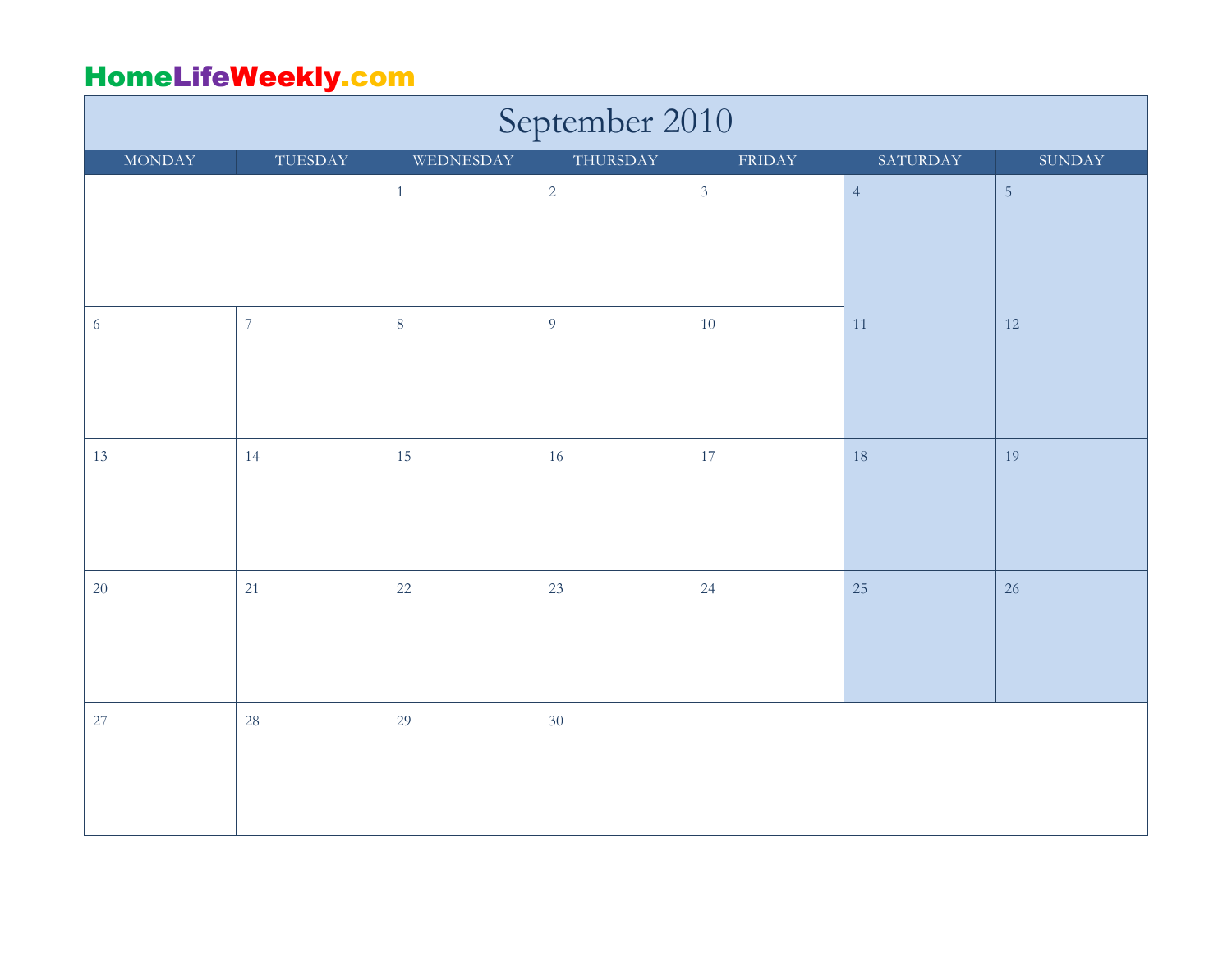| October 2010   |                |                |                |                  |                 |                |  |  |  |
|----------------|----------------|----------------|----------------|------------------|-----------------|----------------|--|--|--|
| <b>MONDAY</b>  | TUESDAY        | WEDNESDAY      | THURSDAY       | FRIDAY           | SATURDAY        | SUNDAY         |  |  |  |
|                |                |                |                | $\mathbf{1}$     | $\overline{c}$  | $\overline{3}$ |  |  |  |
|                |                |                |                |                  |                 |                |  |  |  |
|                |                |                |                |                  |                 |                |  |  |  |
|                |                |                |                |                  |                 |                |  |  |  |
| $\overline{4}$ | $\overline{5}$ | $\overline{6}$ | $\overline{7}$ | $\boldsymbol{8}$ | $\overline{9}$  | $10\,$         |  |  |  |
|                |                |                |                |                  |                 |                |  |  |  |
|                |                |                |                |                  |                 |                |  |  |  |
|                |                |                |                |                  |                 |                |  |  |  |
| 11             | 12             | 13             | 14             | 15               | 16              | 17             |  |  |  |
|                |                |                |                |                  |                 |                |  |  |  |
|                |                |                |                |                  |                 |                |  |  |  |
|                |                |                |                |                  |                 |                |  |  |  |
| 18             | 19             | 20             | 21             | 22               | 23              | 24             |  |  |  |
|                |                |                |                |                  |                 |                |  |  |  |
|                |                |                |                |                  |                 |                |  |  |  |
|                |                |                |                |                  |                 |                |  |  |  |
| 25             | 26             | 27             | $28\,$         | 29               | 30 <sup>°</sup> | 31             |  |  |  |
|                |                |                |                |                  |                 |                |  |  |  |
|                |                |                |                |                  |                 |                |  |  |  |
|                |                |                |                |                  |                 |                |  |  |  |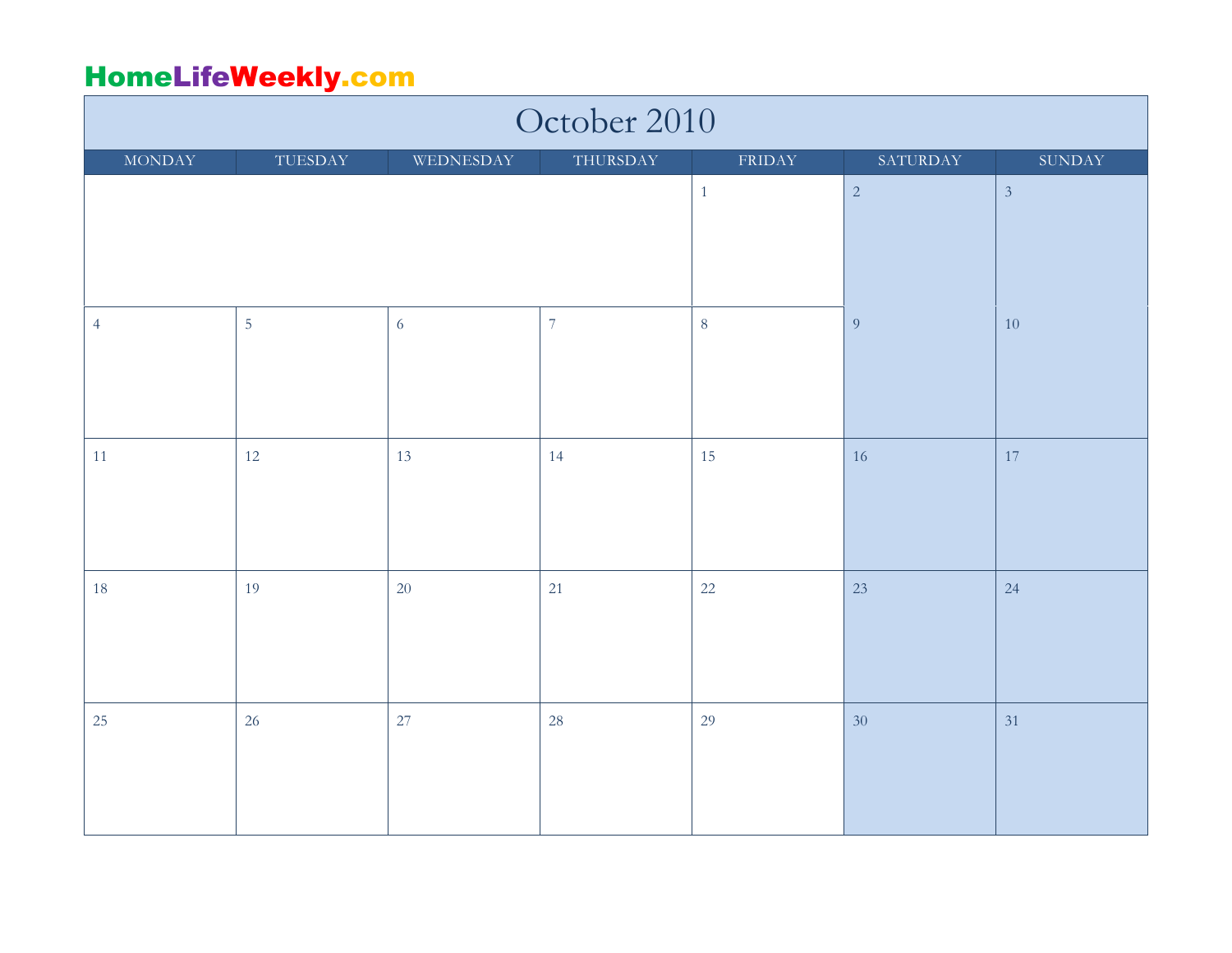| November 2010 |                |                |                |                                |            |                |  |  |
|---------------|----------------|----------------|----------------|--------------------------------|------------|----------------|--|--|
| <b>MONDAY</b> | TUESDAY        | WEDNESDAY      | THURSDAY       | $\ensuremath{\mathsf{FRIDAY}}$ | SATURDAY   | <b>SUNDAY</b>  |  |  |
| $\mathbf{1}$  | $\overline{2}$ | $\overline{3}$ | $\overline{4}$ | $\overline{5}$                 | $\sqrt{6}$ | $\overline{7}$ |  |  |
|               |                |                |                |                                |            |                |  |  |
| $\,8\,$       | $\overline{9}$ | 10             | 11             | 12                             | 13         | 14             |  |  |
|               |                |                |                |                                |            |                |  |  |
| 15            | 16             | 17             | 18             | 19                             | 20         | 21             |  |  |
| $22\,$        | 23             | 24             | 25             | 26                             | 27         | 28             |  |  |
| 29            | 30             |                |                |                                |            |                |  |  |